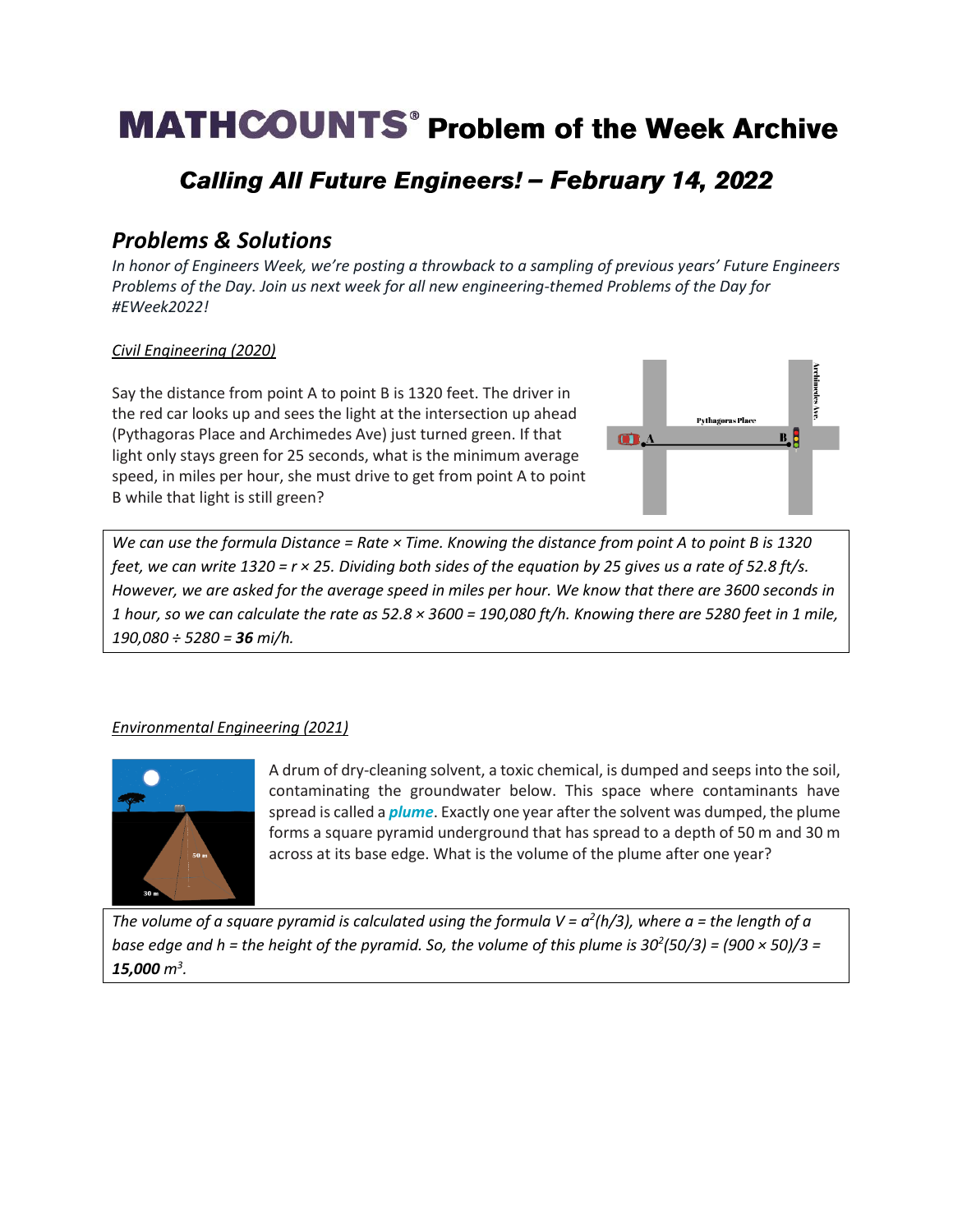#### *Software Engineering (2021)*

When someone sends a text message over a communications network, receivers detect if any errors occurred when the message was transmitted. A *checksum* is one common algorithm to do this: it identifies *if* an error occurred, but does not specify *which* error(s) and cannot catch every kind of error. For example, if numbers were assigned to every letter of the alphabet  $(A = 1, B = 2, ..., Z = 26)$ , and someone sent a message that said OK, the values of these letters would be  $O = 15$  and  $K = 11$ . The checksum algorithm would verify the message being received had a sum of 15 + 11 = 26 and, if the sum were *not* 26, would identify an error in the transmission. However, if the message above came through as KO, the sum would still equal 26, meaning the checksum would not catch this specific error.

Vanessa texts René the message BAD. Assigning the same numbers to the letters in the example above, and assuming all three-letter arrangements are equally likely, what is the probability that René receives a three-letter message that has an error the checksum does *not* catch? Express your answer as a common fraction.

*Checksum does not catch errors in messages that have the correct three letters in the incorrect order. There are 3 × 2 × 1 = 6 arrangements of the letters BAD, of which only 1 is the correct message, so there are 6 – 1 = 5 ways that the message could have the correct three letters with an error that checksum does not catch. The sum of B + A + D = 2 + 1 + 4 = 7, so we must also consider any three-letter arrangements with incorrect letters that also sum to 7. For example, E + A + A = 5 + 1 + 1 = 7 as well, but this is obviously the wrong message. In total, there are 9 ways that checksum could miss an error with incorrect letters involved (EAA, AEA, AAE, BBC, BCB, CBB, ACC, CAC, CCA), as the sum of each of these arrangements is also 7. So, checksum would miss a total of 5 + 9 = 14 errors. There is a total of 26 × 26 × 26 = 17,576 possible three-letter arrangements, so the probability that you receive your friend's message with an error that checksum does not catch is 14/17,576 = 7/8788.*